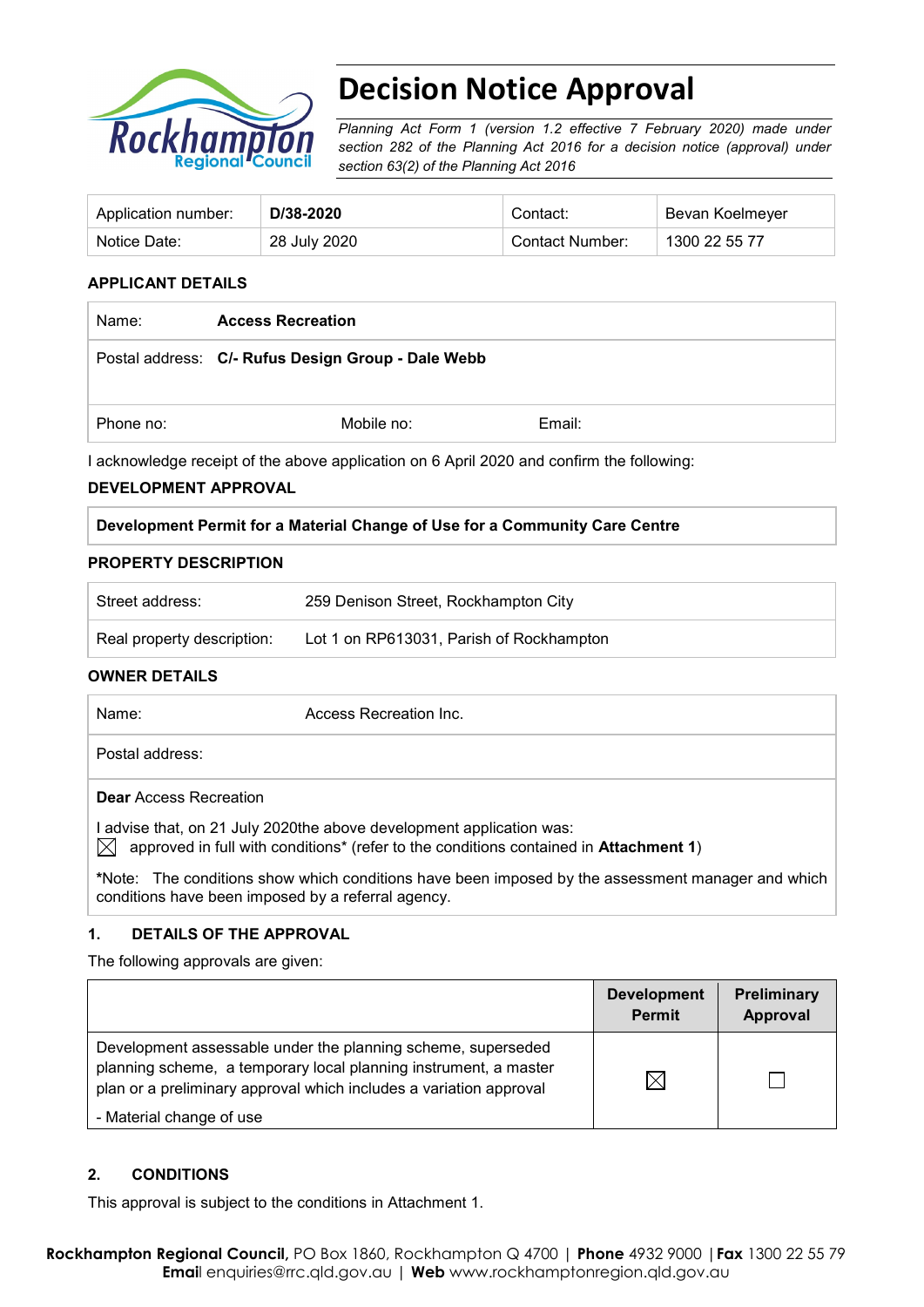### **3. FURTHER DEVELOPMENT PERMITS REQUIRED**

Please be advised that the following development permits are required to be obtained before the development can be carried out:

| Type of development permit required | Subject of the required development permit |
|-------------------------------------|--------------------------------------------|
| Building Works                      |                                            |
| <b>Plumbing and Drainage Works</b>  |                                            |

### **4. REFERRAL AGENCIES NIL**

## **5. THE APPROVED PLANS**

**The approved development must be completed and maintained generally in accordance with the approved drawings and documents:**

| <b>Drawing/report title</b>                         | <b>Prepared by</b>        | <b>Date</b>  | <b>Reference</b><br>number | <b>Revision</b> |
|-----------------------------------------------------|---------------------------|--------------|----------------------------|-----------------|
| Site Plan                                           | <b>Rufus Design Group</b> | 2 April 2020 | 200210-01                  | ۰               |
| <b>Existing Floor and</b><br><b>Demolition Plan</b> | <b>Rufus Design Group</b> | 2 April 2020 | 200210-02                  | -               |
| Floor Plan                                          | <b>Rufus Design Group</b> | 2 April 2020 | 200210-03                  | ۰               |
| Elevation 2 & Sections L &<br>М                     | <b>Rufus Design Group</b> | 2 April 2020 | 200210-04                  | ۰               |

# **6. CURRENCY PERIOD FOR THE APPROVAL (s.85 of the** *Planning Act***)**

The standard currency periods stated in section 85 of *Planning Act 2016* apply to each aspect of development in this approval, if not stated in the conditions of approval attached.

# **7. STATEMENT OF REASONS**

| <b>Description of</b><br>the development | The proposed development is for Material Change of Use for a Community Care<br>Centre                                                                                                                                                                                                                                                                               |  |  |
|------------------------------------------|---------------------------------------------------------------------------------------------------------------------------------------------------------------------------------------------------------------------------------------------------------------------------------------------------------------------------------------------------------------------|--|--|
| <b>Reasons for</b><br><b>Decision</b>    | The development is not anticipated to adversely affect the viability of existing<br>a)<br>and future industrial uses operating in the surrounding area;                                                                                                                                                                                                             |  |  |
|                                          | The scale and intensity of the development is not anticipated to compromise the<br>b)<br>role and function of the industrial area;                                                                                                                                                                                                                                  |  |  |
|                                          | The proposed use does not compromise the strategic framework in the<br>c)<br>Rockhampton Region Planning Scheme 2015;                                                                                                                                                                                                                                               |  |  |
|                                          | Assessment of the development against the relevant zone purpose, planning<br>d)<br>scheme codes and planning scheme policies demonstrates that the proposed<br>development will not cause significant adverse impacts on the surrounding<br>natural environment, built environment and infrastructure, community facilities,<br>or local character and amenity; and |  |  |
|                                          | The proposed development does not compromise the relevant State Planning<br>e)<br>Policy.                                                                                                                                                                                                                                                                           |  |  |
| <b>Assessment</b><br><b>Benchmarks</b>   | The proposed development was assessed against the following assessment<br>benchmarks:                                                                                                                                                                                                                                                                               |  |  |
|                                          | Low impact industry zone code;                                                                                                                                                                                                                                                                                                                                      |  |  |
|                                          | Access, parking and transport code;                                                                                                                                                                                                                                                                                                                                 |  |  |
|                                          | Landscape code;                                                                                                                                                                                                                                                                                                                                                     |  |  |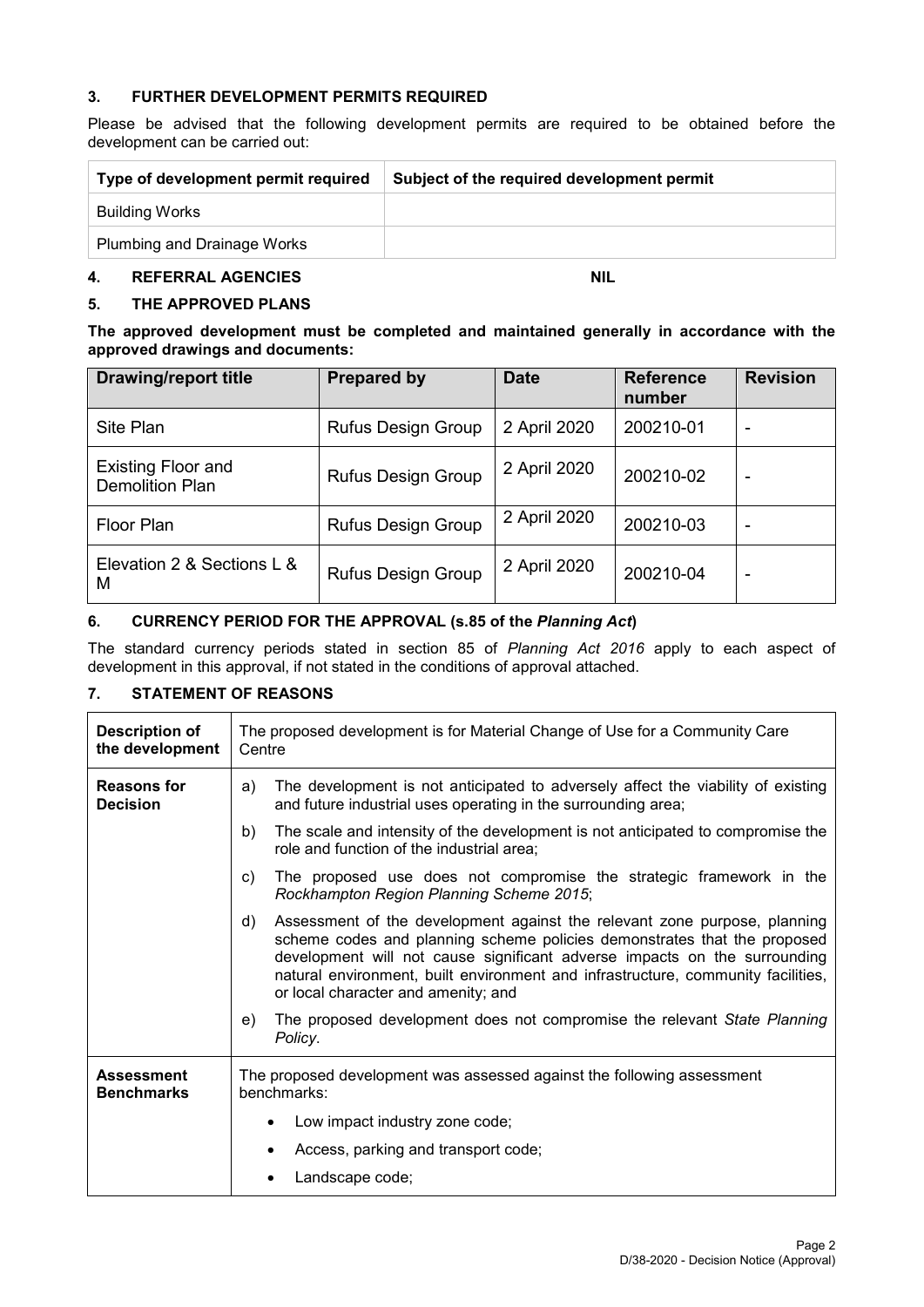|                                                    | Stormwater management code;<br>$\bullet$                                                                                                              |                                                                                                                                                                                                                                                                                                                                                                                                                                                                                                                                                                                                                                                                     |  |  |
|----------------------------------------------------|-------------------------------------------------------------------------------------------------------------------------------------------------------|---------------------------------------------------------------------------------------------------------------------------------------------------------------------------------------------------------------------------------------------------------------------------------------------------------------------------------------------------------------------------------------------------------------------------------------------------------------------------------------------------------------------------------------------------------------------------------------------------------------------------------------------------------------------|--|--|
|                                                    | Waste management code;                                                                                                                                |                                                                                                                                                                                                                                                                                                                                                                                                                                                                                                                                                                                                                                                                     |  |  |
|                                                    | Water and sewer code;                                                                                                                                 |                                                                                                                                                                                                                                                                                                                                                                                                                                                                                                                                                                                                                                                                     |  |  |
|                                                    |                                                                                                                                                       |                                                                                                                                                                                                                                                                                                                                                                                                                                                                                                                                                                                                                                                                     |  |  |
|                                                    |                                                                                                                                                       | Acid sulfate soils overlay code;                                                                                                                                                                                                                                                                                                                                                                                                                                                                                                                                                                                                                                    |  |  |
|                                                    |                                                                                                                                                       | Airport environs overlay code; and                                                                                                                                                                                                                                                                                                                                                                                                                                                                                                                                                                                                                                  |  |  |
|                                                    |                                                                                                                                                       | Flood hazard overlay code.                                                                                                                                                                                                                                                                                                                                                                                                                                                                                                                                                                                                                                          |  |  |
| <b>Compliance with</b><br>assessment<br>benchmarks | The development was assessed against all of the assessment benchmarks listed<br>above and complies with all of these with the exception listed below. |                                                                                                                                                                                                                                                                                                                                                                                                                                                                                                                                                                                                                                                                     |  |  |
|                                                    | <b>Assessment</b><br><b>Benchmark</b>                                                                                                                 | Reasons for the approval despite non-compliance with<br>benchmark                                                                                                                                                                                                                                                                                                                                                                                                                                                                                                                                                                                                   |  |  |
|                                                    | Low Impact<br><b>Industry Zone</b><br>Code (PO17)                                                                                                     | The proposal will re-design the existing industrial shed to include a<br>gymnasium, training rooms, and a kitchen and dining area. The<br>aforementioned areas will be used as active recreational spaces for<br>the operator to deliver their group programmes and classes as part<br>of their work within the disability support services sector. The<br>existing building has an external wall, which is anticipated to<br>mitigate noise generated by the development, as well as noise<br>received from external sources. The proposed use is not anticipated<br>to reduce the functionality of low impact industry uses occurring in<br>the surrounding area. |  |  |
| <b>Matters</b><br>prescribed by<br>regulation      | The State Planning Policy - Part E;<br>(i)<br>The Central Queensland Regional Plan;<br>(ii)<br>(iii) The Rockhampton Region Planning Scheme 2015;     |                                                                                                                                                                                                                                                                                                                                                                                                                                                                                                                                                                                                                                                                     |  |  |
|                                                    | (iv) Surrounding use of adjacent premises in terms of commensurate and<br>consistent development form; and                                            |                                                                                                                                                                                                                                                                                                                                                                                                                                                                                                                                                                                                                                                                     |  |  |
|                                                    | (v) The common material, being the material submitted with the application.                                                                           |                                                                                                                                                                                                                                                                                                                                                                                                                                                                                                                                                                                                                                                                     |  |  |

#### **8. APPEAL RIGHTS**

The rights of an applicant to appeal to a tribunal or the Planning and Environment Court against a decision about a development application are set out in chapter 6, part 1 of the *Planning Act 2016*. There may also be a right to make an application for a declaration by a tribunal (see chapter 6, part 2 of the *Planning Act 2016).*

#### *Appeal by an applicant*

An applicant for a development application may appeal to the Planning and Environment Court against the following:

- the refusal of all or part of the development application
- a provision of the development approval
- the decision to give a preliminary approval when a development permit was applied for
- a deemed refusal of the development application.

An applicant may also have a right to appeal to the Development tribunal. For more information, see schedule 1 of the *Planning Act 2016*.

The timeframes for starting an appeal in the Planning and Environment Court are set out in section 229 of the *Planning Act 2016*.

**Attachment 2** is an extract from the *Planning Act 2016* that sets out the applicant's appeal rights and the appeal rights of a submitter.

## **9. WHEN THE DEVELOPMENT APPROVAL TAKES EFFECT**

This development approval takes effect: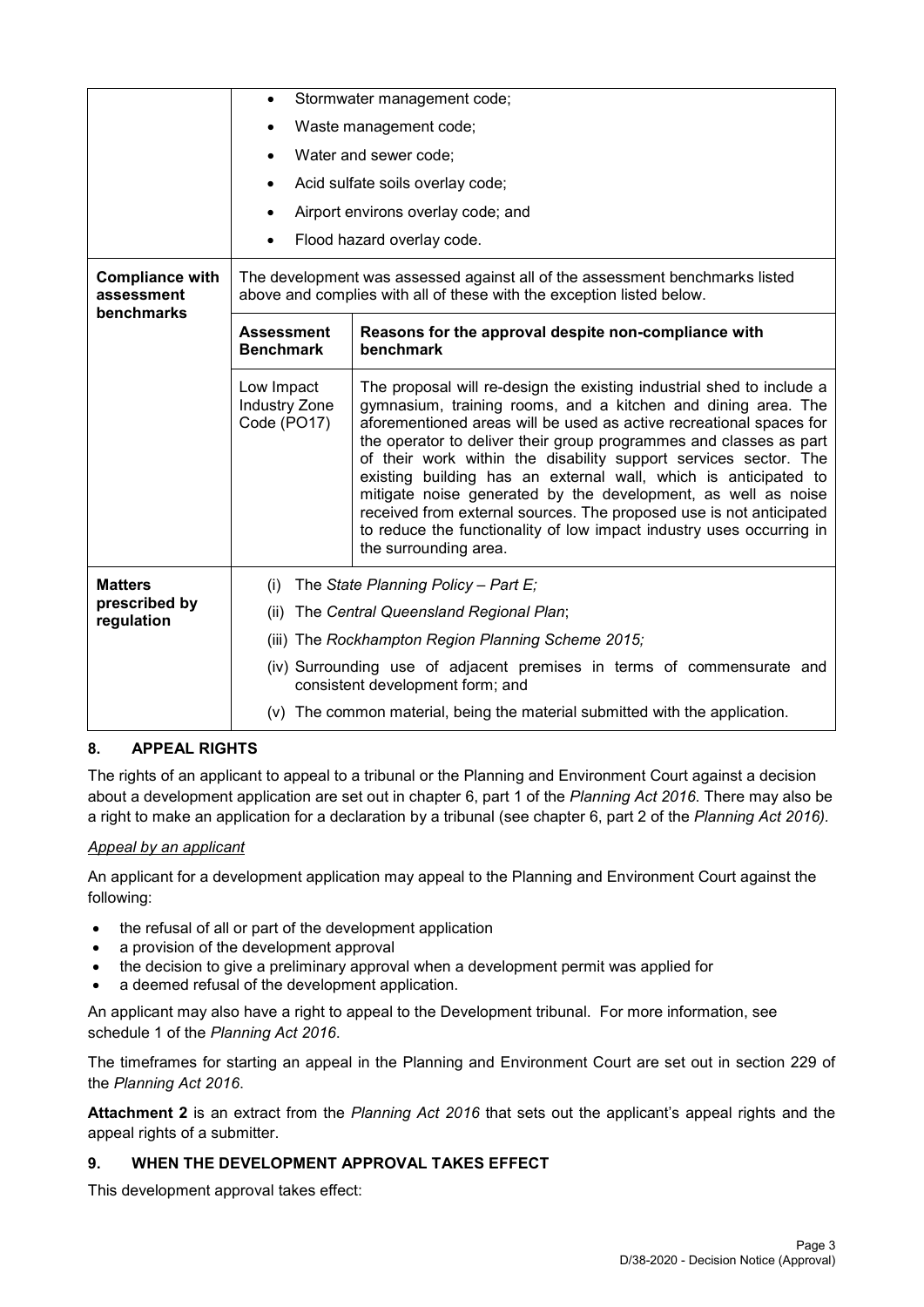- From the time the decision notice is given – if there is no submitter and the applicant does not appeal the decision to the court.

Or

When the submitter's appeal period ends – if there is a submitter and the applicant does not appeal the decision to the court.

Or

- Subject to the decision of the court, when the appeal is finally decided – if an appeal is made to the court.

# **10. ASSESSMENT MANAGER**

| Name: | Tarnya Fitzgibbon<br><b>COORDINATOR</b> | Signature: | Date: 28 July 2020 |
|-------|-----------------------------------------|------------|--------------------|
|       | DEVELOPMENT ASSESSMENT                  |            |                    |

#### **Attachment 1 – Conditions of the approval**

*Part 1* **–** *Conditions imposed by the assessment manager [Note: where a condition is imposed about infrastructure under Chapter 4 of the Planning Act 2016, the relevant provision of the Act under which this condition was imposed must be specified.]*

#### **Attachment 2—Extract on appeal rights**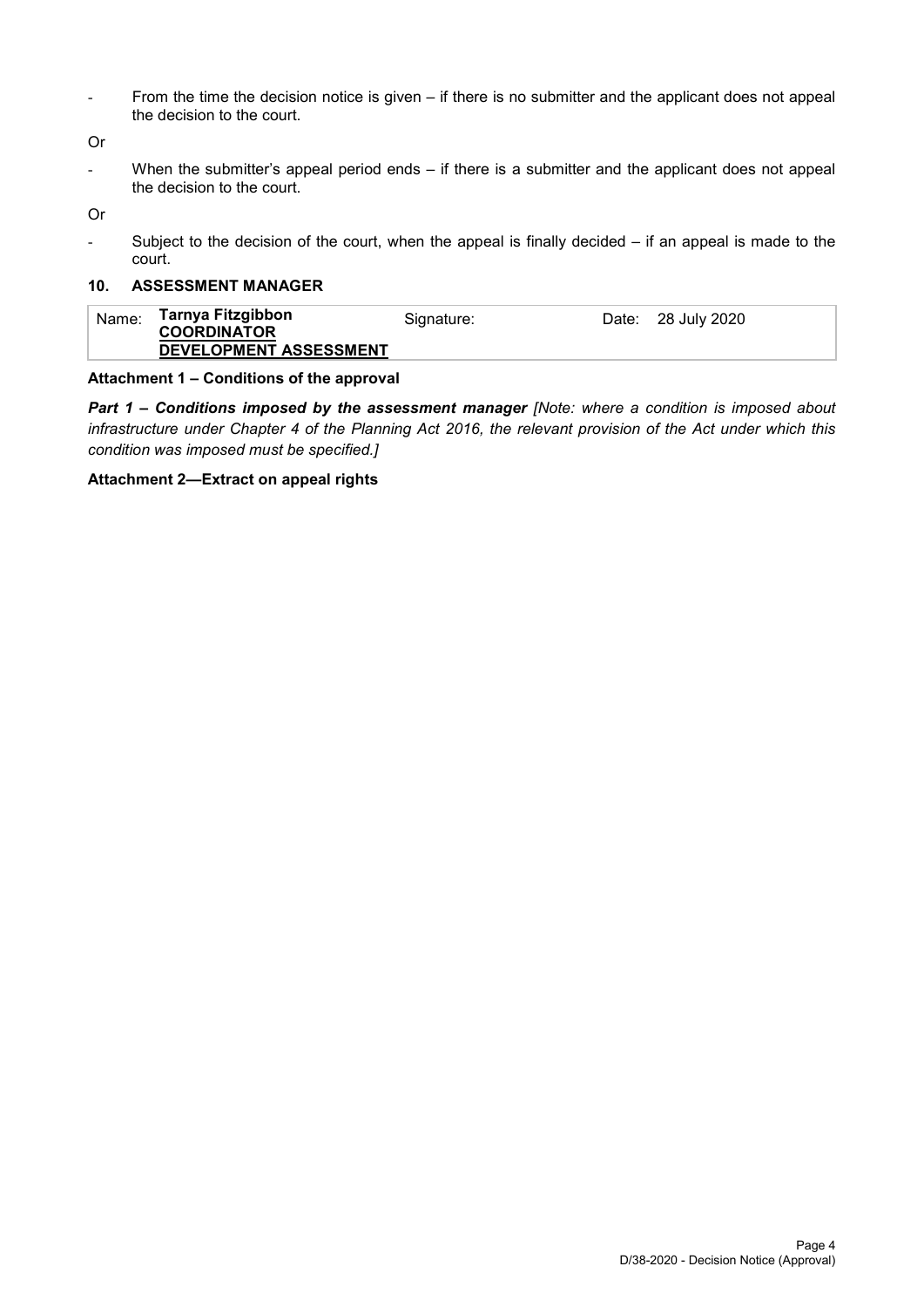

# **Attachment 1 – Part 1 Rockhampton Regional Council Conditions**

*Planning Act 2016*

- 1.0 ADMINISTRATION
- 1.1 The Developer and their employee, agent, contractor or invitee is responsible for ensuring compliance with the conditions of this development approval.
- 1.2 Where these Conditions refer to "Council" in relation to requiring Council to approve or to be satisfied as to any matter, or conferring on the Council a function, power or discretion, that role may be fulfilled in whole or in part by a delegate appointed for that purpose by the Council.
- 1.3 All conditions, works, or requirements of this development approval must be undertaken and completed:
	- 1.3.1 to Council's satisfaction;
	- 1.3.2 at no cost to Council; and
	- 1.3.3 prior to the commencement of the use,

unless otherwise stated.

- 1.4 Infrastructure requirements of this development approval must be contributed to the relevant authorities, where applicable, at no cost to Council, prior to the commencement of the use, unless otherwise stated.
- 1.5 The following further Development Permits must be obtained prior to the commencement of any works associated with their purposes:
	- 1.5.1 Plumbing and Drainage Works; and
	- 1.5.2 Building Works
- 1.6 All Development Permits for Plumbing and Drainage Works must be obtained prior to the issue of a Development Permit for Building Works.
- 1.7 All works must be designed, constructed and maintained in accordance with the relevant Council policies, guidelines and standards, unless otherwise stated.
- 1.8 All engineering drawings/specifications, design and construction works must be in accordance with the requirements of the relevant *Australian Standards* and must be approved, supervised and certified by a Registered Professional Engineer of Queensland.

# 2.0 APPROVED PLANS AND DOCUMENTS

2.1 The approved development must be completed and maintained generally in accordance with the approved plans and documents, except where amended by any condition of this development approval:

| <b>Drawing/report title</b>                         | <b>Prepared by</b>        | <b>Date</b>  | <b>Reference</b><br>number | <b>Revision</b> |
|-----------------------------------------------------|---------------------------|--------------|----------------------------|-----------------|
| Site Plan                                           | <b>Rufus Design Group</b> | 2 April 2020 | 200210-01                  | ۰               |
| <b>Existing Floor and</b><br><b>Demolition Plan</b> | <b>Rufus Design Group</b> | 2 April 2020 | 200210-02                  | ۰               |
| Floor Plan                                          | Rufus Design Group        | 2 April 2020 | 200210-03                  | ۰               |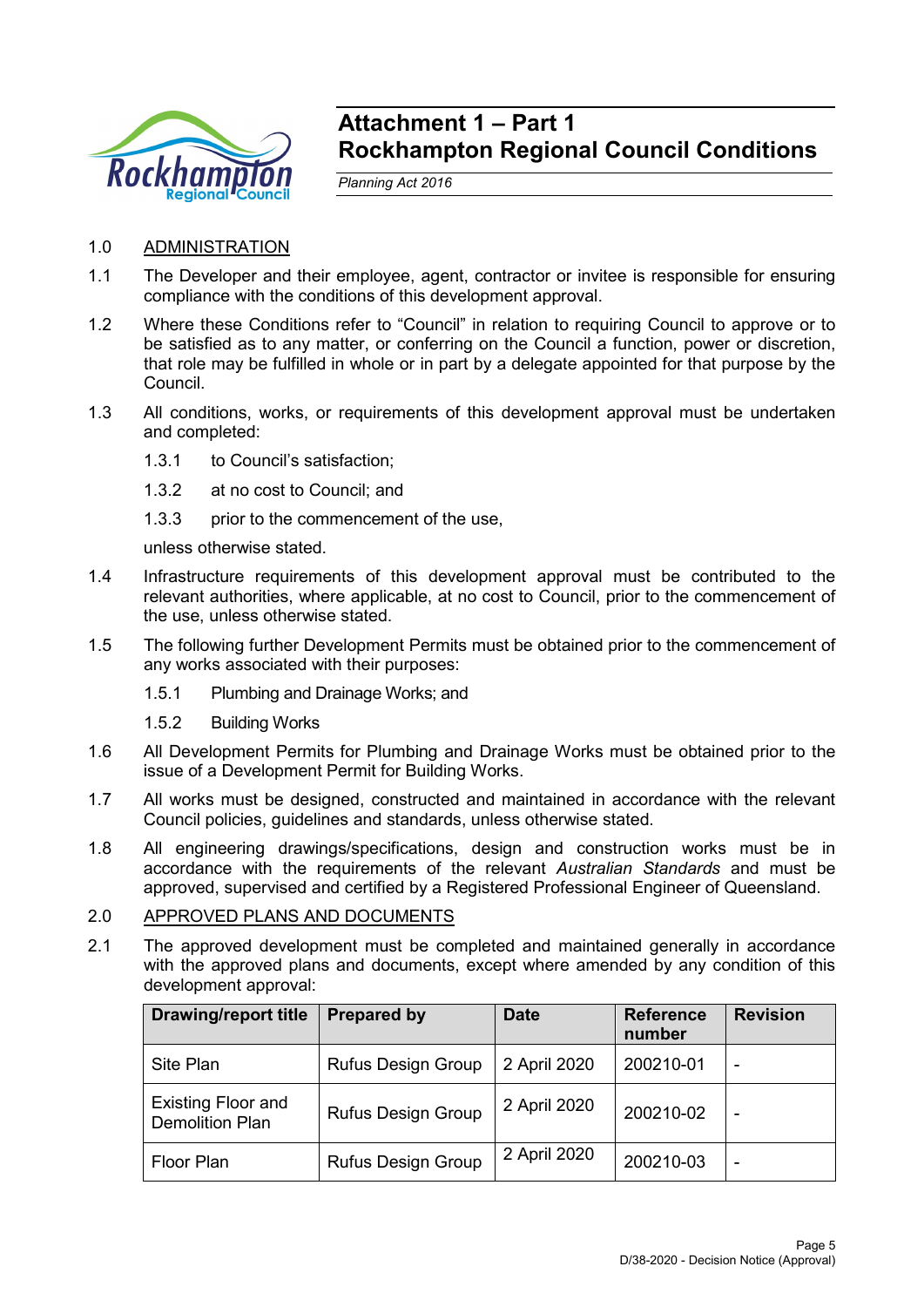| Elevation 2 &<br><b>Rufus Design Group</b><br>Sections L & M | 2 April 2020 | 200210-04 | $\overline{\phantom{0}}$ |
|--------------------------------------------------------------|--------------|-----------|--------------------------|
|--------------------------------------------------------------|--------------|-----------|--------------------------|

- 2.2 Where there is any conflict between the conditions of this development approval and the details shown on the approved plans and documents, the conditions of this development approval must prevail.
- 2.3 Where conditions require the above plans or documents to be amended, the revised document(s) must be submitted for approval by Council prior to the commencement of the use.
- 3.0 PARKING WORKS
- 3.1 All parking works must be designed and constructed in accordance with the approved plans (refer to condition 2.1), *Capricorn Municipal Development Guidelines* and *Australian Standard AS2890 "Parking facilities"* and *Australian Standard AS2890.6 "Parking facilities - Off-street parking for people with disabilities".*
- 3.2 All vehicular access to and from the development must be via Denison Street only.
- 3.3 All vehicles must ingress and egress the development in a forward gear.
- 3.4 A minimum of five (5) parking spaces must be provided on-site and must include a minimum of one (1) universal access parking space.
- 3.5 Parking spaces must be line-marked in accordance with the *Australian Standard AS2890 "Parking facilities"*.

## 4.0 PLUMBING AND DRAINAGE WORKS

- 4.1 All internal plumbing and drainage works must be designed and constructed in accordance with the approved plans (refer to condition 2.1), *Capricorn Municipal Development Guidelines*, *Water Supply (Safety and Reliability) Act 2008, Plumbing and Drainage Act 2018*, Council's Plumbing and Drainage Policies and the provisions of a Development Permit for Plumbing and Drainage Works.
- 4.2 The development must remain connected to Council's reticulated sewerage and water networks.
- 4.3 The existing sewerage and water connection point(s) must be retained, and upgraded if necessary, to service the development.
- 4.4 Adequate domestic and fire-fighting protection must be provided to the development, and must be certified by a hydraulic engineer or other suitably qualified person.
- 4.5 Sewer connections and water meter boxes located within trafficable areas must be raised or lowered to suit the finished surface levels and must be provided with heavy-duty trafficable lids.
- 4.6 Any alteration, disconnection or relocation of internal plumbing and sanitary drainage works associated with the existing building must be in accordance with regulated work under the *Plumbing and Drainage Act 2018* and Council's Plumbing and Drainage Policies.

#### 5.0 ROOF AND ALLOTMENT DRAINAGE WORKS

- 5.1 All roof and allotment drainage works must be designed and constructed in accordance with the approved plans (refer to condition 2.1), *Queensland Urban Drainage Manual*, *Capricorn Municipal Development Guidelines* and sound engineering practice.
- 5.2 All roof and allotment runoff from the development must be directed to a lawful point of discharge and must not restrict, impair or change the natural flow of runoff water or cause a nuisance or worsening to surrounding land or infrastructure.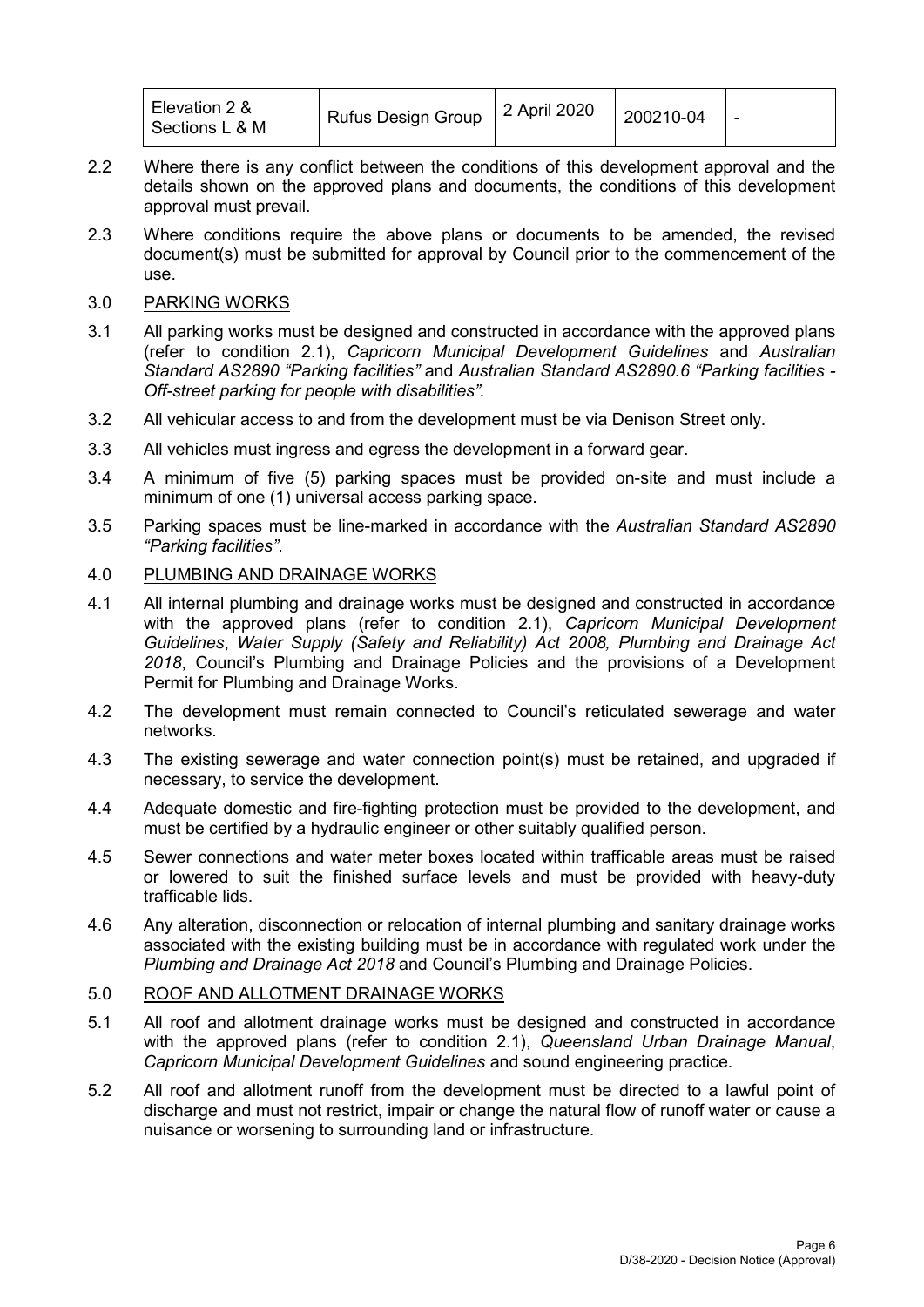# 6.0 SITE WORKS

6.1 Site works must be constructed such that they do not, at any time, in any way restrict, impair or change the natural flow of runoff water, or cause a nuisance or worsening to surrounding land or infrastructure.

# 7.0 BUILDING WORKS

- 7.1 A Building Works Permit for a change of building classification will be required in accordance with the *Building Act 1975*.
- 7.2 All external elements, such as air conditioners, must be adequately screened from public view, to Council's satisfaction.
- 7.3 Any lighting devices associated with the development, such as sensory lighting, must be positioned on the development site and shielded so as not to cause glare or other nuisance to nearby residents and motorists. Night lighting must be designed, constructed and operated in accordance with *Australian Standard AS4282 "Control of the obtrusive effects of outdoor lighting"*.

# 8.0 ELECTRICITY

8.1 Electricity services must be provided to the proposed development to the standards of the relevant service provider.

# 9.0 TELECOMMUNICATIONS

9.1 Telecommunications services must be provided to the development to the standards of the relevant service provider.

## 10.0 ASSET MANAGEMENT

- 10.1 Any alteration necessary to electricity, telephone, water mains, sewerage mains, and/or public utility installations resulting from the development or in connection with the development, must be undertaken and completed at no cost to Council.
- 10.2 Any damage to existing stormwater, water supply and sewerage infrastructure, kerb and channel, pathway or roadway (including removal of concrete slurry from public land and Council infrastructure), that occurs while any works are being carried out in association with this development approval must be repaired at full cost to the developer. This includes the reinstatement of any existing traffic signs or pavement markings that may have been removed or damaged.

# 11.0 ENVIRONMENTAL HEALTH

- 11.1 Operations on the development site must have no significant impact on the amenity of adjoining premises or the surrounding area due to the emission of light, noise or odour.
- 11.2 Plant and equipment must be maintained in proper working order at all times, in accordance with the manufacturer's directions to ensure the efficiency of the equipment.

# 12.0 OPERATING PROCEDURES

- 12.1 All construction materials, waste, waste skips, machinery and contractors' vehicles must be located and stored or parked within the development site. Storage of materials or parking of construction machinery or contractors' vehicles must not occur within Denison Street.
- 12.2 The hours of operations for the development site must be limited to:
	- (i) 0800 hours to 1900 hours on Monday to Friday;

with no operations on Weekends or Public Holidays.

- 12.3 All waste storage areas must be:
	- 12.3.1 kept in a clean and tidy condition; and
	- 12.3.2 maintained in accordance with *Environmental Protection Regulation 2008*.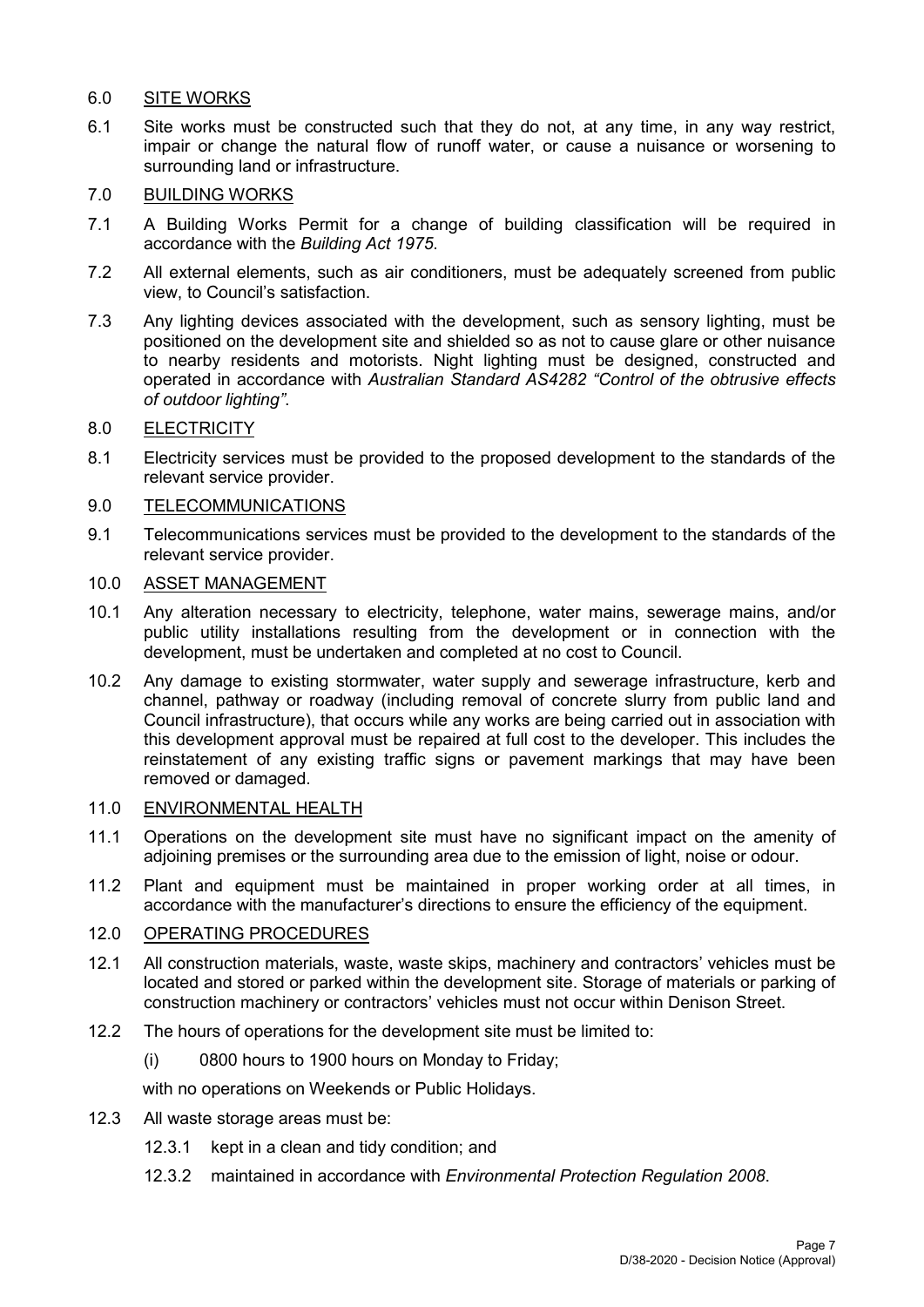- 12.4 Residential-type waste bins may be used to service the development using Council's kerbside collection service. However, should the waste bins not be of an adequate capacity to service the development, commercial-type waste bins must be used and be serviced by a commercial contractor.
- 12.5 Group programmes and classes must be operated as follows:
	- 12.5.1 Are limited to a maximum of twelve (12) participants on-site, at any given time; and
	- 12.5.2 Group programmes and classes which are not concurrently operated, must be separated by a minimum thirty (30) minutes from the preceding group programme and class.

Note: For Example - if the preceding group programmes and classes finishes at 1100 hours, the following group programmes and classes must not commence until at least 1130 hours.

## ADVISORY NOTES

NOTE 1. Aboriginal Cultural Heritage

It is advised that under section 23 of the *Aboriginal Cultural Heritage Act 2003*, a person who carries out an activity must take all reasonable and practicable measures to ensure the activity does not harm Aboriginal cultural heritage (the "cultural heritage duty of care"). Maximum penalties for breaching the duty of care are listed in the Aboriginal cultural heritage legislation. The information on Aboriginal cultural heritage is available on the Department of Aboriginal and Torres Strait Islander and Partnerships website [www.datsip.qld.gov.au](http://www.datsip.qld.gov.au/)

# NOTE 2. Asbestos Removal

Any demolition and/or removal works involving asbestos materials must be undertaken in accordance with the requirements of the *Work Health and Safety Act 2011* and *Public Health Act 2005*.

#### NOTE 3. General Environmental Duty

General environmental duty under the *Environmental Protection Act 1994* prohibits unlawful environmental nuisance caused by noise, aerosols, particles, dust, ash, fumes, light, odour or smoke beyond the boundaries of the development site during all stages of the development including earthworks, construction and operation.

#### NOTE 4. Licensable Activities

Should an activity licensable by Rockhampton Regional Council be proposed for the development site, Council's Environment and Public Health Unit must be consulted to determine whether any approvals are required. Such activities may include food preparation, storage of dangerous goods or environmentally relevant activities. Approval for such activities is required before 'fit out' and operation.

# NOTE 5. General Safety Of Public During Construction

The *Work Health and Safety Act 2011* and *Manual of Uniform Traffic Control Devices* must be complied with in carrying out any construction works, and to ensure safe traffic control and safe public access in respect of works being constructed on a road.

## NOTE 6. Trade Waste Permit

Sewerage trade waste permits must be obtained for the discharge of any non-domestic waste into Council's sewerage reticulation network. Arrestor traps must be provided where commercial or non-domestic waste is proposed to be discharged into the sewer system

# NOTE 7. Infrastructure Charges Notice

This application is subject to infrastructure charges in accordance with Council policies. The charges are presented on an Infrastructure Charges Notice.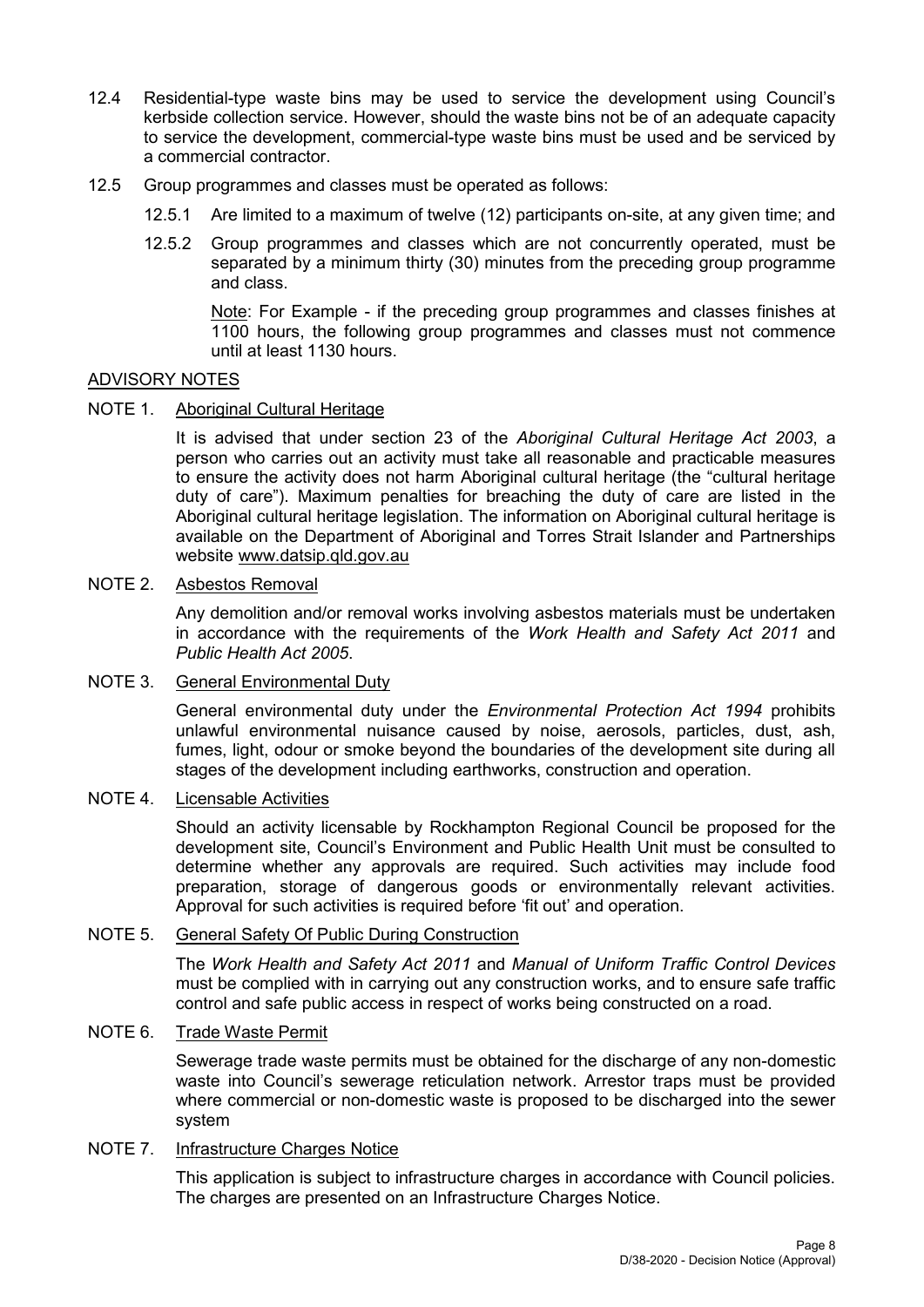# NOTE 8. Noise, Dust and Odour

The lot the subject of this development approval is located within a Low Impact Industry Zone. In commencing a non-industrial use within the zone designation, the owner(s) acknowledges and accepts that the use will be potentially impacted by emissions from lawful industrial uses operating in the surrounding area. No complaints shall be made to Council in relation to these lawful emissions of noise, dust or odour.

# NOTE 9. Rating Category

Please note, a Material Change of Use approval may result in an adjustment to a property's rating category. Please contact Council's Rates Department should you require further information.

# NOTE 10. Advertising Devices

Any advertising device associated with or attached to the development must be carried out in accordance with the applicable Advertising Devices Code in the Council Planning Scheme.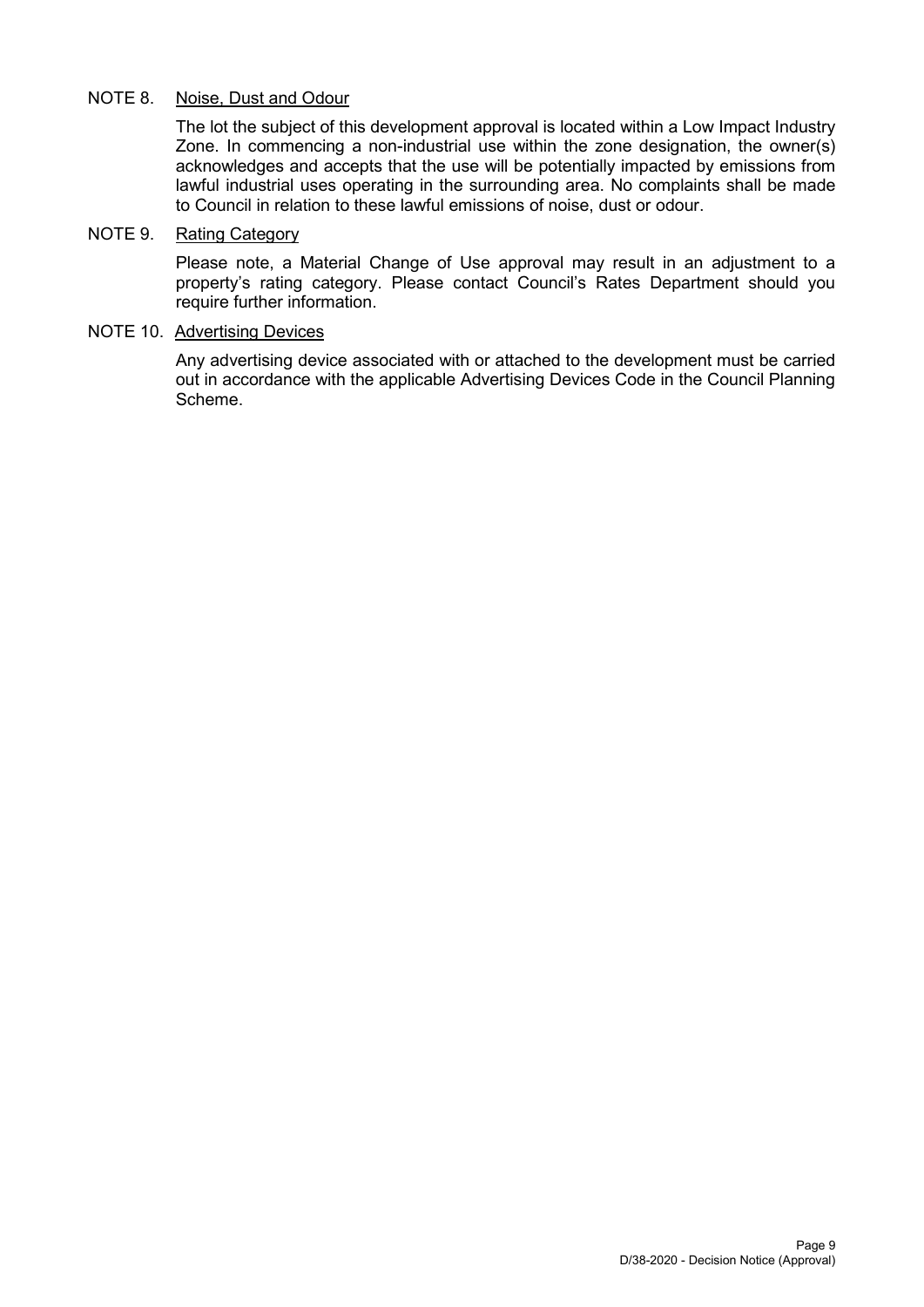

# **Attachment 2 - Appeal Rights**

*PLANNING ACT 2016*

The following is an extract from the *Planning Act 2016 (Chapter 6)*

#### *Appeal rights*

### *229 Appeals to tribunal or P&E Court*

- (1) Schedule 1 states—
	- (a) matters that may be appealed to— (i)either a tribunal or the P&E Court; or (ii)only a tribunal; or (iii)only the P&E Court; and
	- (b) the person—

(i)who may appeal a matter (the **appellant**); and (ii)who is a respondent in an appeal of the matter; and (iii)who is a co-respondent in an appeal of the matter; and

- (iv)who may elect to be a co-respondent in an appeal of the matter.
- (2) An appellant may start an appeal within the appeal period.
- (3) The **appeal period** is—
	- (a) for an appeal by a building advisory agency—10 business days after a decision notice for the decision is given to the agency or
	- (b) for an appeal against a deemed refusal—at any time after the deemed refusal happens; or
	- (c) for an appeal against a decision of the Minister, under chapter 7, part 4, to register premises or to renew the registration of premises—20 business days after a notice is published under section 269(3)(a) or (4); or
	- (d) for an appeal against an infrastructure charges notice— 20 business days after the infrastructure charges notice is given to the person; or
	- (e) for an appeal about a deemed approval of a development application for which a decision notice has not been given—30 business days after the applicant gives the deemed approval notice to the assessment manager; or
	- (f) for any other appeal—20 business days after a notice of the decision for the matter, including an enforcement notice, is given to the person.

#### Note—

See the P&E Court Act for the court's power to extend the appeal period.

- (4) Each respondent and co-respondent for an appeal may be heard in the appeal.
- (5) If an appeal is only about a referral agency's response, the assessment manager may apply to the tribunal or P&E Court to withdraw from the appeal.
- (6) To remove any doubt, it is declared that an appeal against an infrastructure charges notice must not be about—
	- (a) the adopted charge itself; or
	- (b) for a decision about an offset or refund—
		- (i) the establishment cost of trunk infrastructure identified in a LGIP; or
		- (ii) the cost of infrastructure decided using the method

included in the local government's charges resolution.

#### **230 Notice of appeal**

- (1) An appellant starts an appeal by lodging, with the registrar of the tribunal or P&E Court, a notice of appeal that—
	- (a) is in the approved form; and
	- (b) succinctly states the grounds of the appeal.
- (2) The notice of appeal must be accompanied by the required fee.
- (3) The appellant or, for an appeal to a tribunal, the registrar must, within the service period, give a copy of the notice of appeal to—
- (a) the respondent for the appeal; and
- (b) each co-respondent for the appeal; and
- (c) for an appeal about a development application under schedule 1, table 1, item 1—each principal submitter for the development application; and
- (d) for an appeal about a change application under schedule 1, table 1, item 2—each principal submitter for the change application; and
- (e) each person who may elect to become a co-respondent for the appeal, other than an eligible submitter who is not a principal submitter in an appeal under paragraph (c) or (d); and
- (f) for an appeal to the P&E Court—the chief executive; and
- (g) for an appeal to a tribunal under another Act—any other person who the registrar considers appropriate.
- (4) The **service period** is—
	- (a) if a submitter or advice agency started the appeal in the P&E Court—2 business days after the appeal is started; or
	- (b) otherwise—10 business days after the appeal is started.
- (5) A notice of appeal given to a person who may elect to be a co-respondent must state the effect of subsection
- (6) A person elects to be a co-respondent by filing a notice of election, in the approved form, within 10 business days after the notice of appeal is given to the person*.*
- **231 Other appeals**
- (1) Subject to this chapter, schedule 1 and the P&E Court Act, unless the Supreme Court decides a decision or other matter under this Act is affected by jurisdictional error, the decision or matter is non-appealable.
- (2) The Judicial Review Act 1991, part 5 applies to the decision or matter to the extent it is affected by jurisdictional error.
- (3) A person who, but for subsection (1) could have made an application under the Judicial Review Act 1991 in relation to the decision or matter, may apply under part 4 of that Act for a statement of reasons in relation to the decision or matter.
- (4) In this section— **decision** includes—
	- (a) conduct engaged in for the purpose of making a decision; and
	- (b) other conduct that relates to the making of a decision; and
	- (c) the making of a decision or the failure to make a decision; and
	- (d) a purported decision; and
	- (e) a deemed refusal.

**non-appealable**, for a decision or matter, means the decision or matter—

- (a) is final and conclusive; and
- (b) may not be challenged, appealed against, reviewed, quashed, set aside or called into question in any other way under the Judicial Review Act 1991 or otherwise, whether by the Supreme Court, another court, a tribunal or another entity; and
- (c) is not subject to any declaratory, injunctive or other order of the Supreme Court, another court, a tribunal or another entity on any ground.

#### **232 Rules of the P&E Court**

- (1) A person who is appealing to the P&E Court must comply with the rules of the court that apply to the appeal.
- (2) However, the P&E Court may hear and decide an appeal even if the person has not complied with rules of the P&E Court.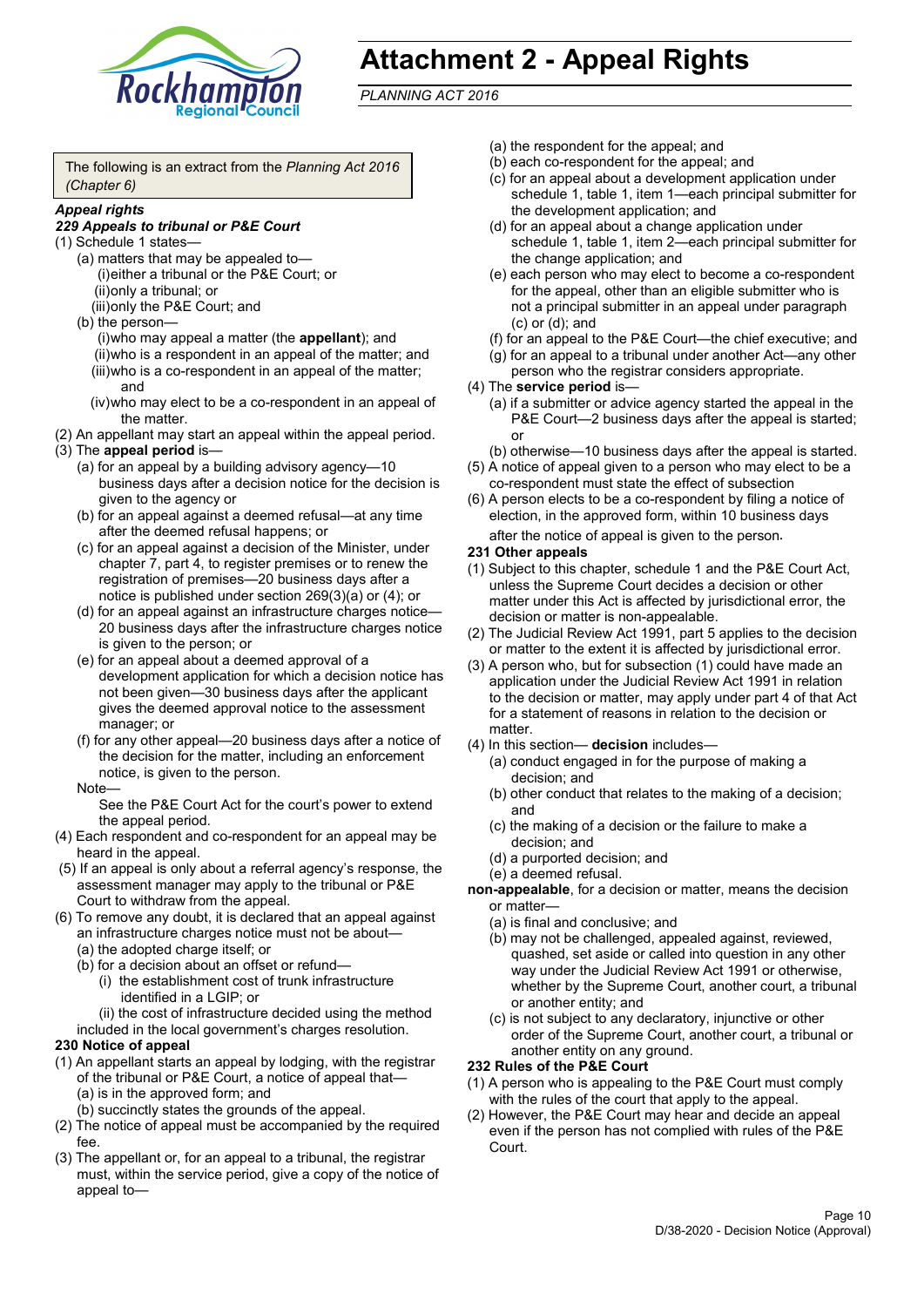

# **Appeal Rights**

*PLANNING ACT 2016*

# **Schedule 1**

#### **Appeals section 229 1 Appeal rights and parties to appeals**

- (1) Table 1 states the matters that may be appealed to—(a) the P&E court; or (b) a tribunal.
- (2) However, table 1 applies to a tribunal only if the matter involves—
	- (a) the refusal, or deemed refusal of a development application, for—
	- (i) a material change of use for a classified building; or
	- (ii) operational work associated with building work, a retaining wall, or a tennis court; or
	- (b) a provision of a development approval for—
	- (i) a material change of use for a classified building; or
- (ii) operational work associated with building work, a retaining wall, or a tennis court; or
	- (c) if a development permit was applied for—the decision to give a preliminary approval for—
		- (i) a material change of use for a classified building; or
		- (ii) operational work associated with building work, a retaining wall, or a tennis court; or
	- (d) a development condition if—
		- (i) the development approval is only for a material change of use that involves the use of a building classified under the Building Code as a class 2 building; and
		- (ii) the building is, or is proposed to be, not more than 3 storeys; and
		- (iii) the proposed development is for not more than 60 sole-occupancy units; or
	- (e) a decision for, or a deemed refusal of, an extension application for a development approval that is only for a material change of use of a classified building; or
	- (f) a decision for, or a deemed refusal of, a change application for a development approval that is only for a material change of use of a classified building; or
	- (g) a matter under this Act, to the extent the matter relates to—
		- (i) the Building Act, other than a matter under that Act that may or must be decided by the Queensland Building and Construction Commission; or
		- (ii) the Plumbing and Drainage Act, part 4 or 5; or
	- (h) a decision to give an enforcement notice in relation to a matter under paragraphs (a) to (g); or
	- (i) a decision to give an infrastructure charges notice; or
	- (j) the refusal, or deemed refusal, of a conversion application; or
	- (k) a matter that, under another Act, may be appealed to the tribunal; or
	- (l) a matter prescribed by regulation.
- (3) Also, table 1 does not apply to a tribunal if the matter

involves—

- (a) for a matter in subsection  $(2)(a)$  to  $(d)$ 
	- (i) a development approval for which the development application required impact assessment; and
	- (ii) a development approval in relation to which the assessment manager received a properly made submission for the development application; or
- (b) a provision of a development approval about the identification or inclusion, under a variation approval, of a matter for the development.
- (4) Table 2 states the matters that may be appealed only to the P&E Court.
- (5) Table 3 states the matters that may be appealed only to the tribunal.
- (6) In each table—
	- (a) column 1 states the appellant in the appeal; and
	- (b) column 2 states the respondent in the appeal; and
	- (c) column 3 states the co-respondent (if any) in the appeal; and
	- (d) column 4 states the co-respondents by election (if any) in the appeal.
- (7) If the chief executive receives a notice of appeal under section 230(3)(f), the chief executive may elect to be a corespondent in the appeal.

| Table 1                                                                                                                                                                                                                                                                                                                                                                                                            |                           |                                         |                                                       |  |
|--------------------------------------------------------------------------------------------------------------------------------------------------------------------------------------------------------------------------------------------------------------------------------------------------------------------------------------------------------------------------------------------------------------------|---------------------------|-----------------------------------------|-------------------------------------------------------|--|
| Appeals to the P&E Court and, for certain matters, to a tribunal<br>1. Development applications<br>An appeal may be made against-<br>(a) the refusal of all or part of the development application; or<br>(b) the deemed refusal of the development application; or<br>(c) a provision of the development approval; or<br>(d) if a development permit was applied for—the decision to give a preliminary approval. |                           |                                         |                                                       |  |
| Column 3<br>Column 1<br>Column 2<br>Column 4<br>Respondent<br>Co-respondent by election<br>Appellant<br>Co-respondent<br>$(if$ any)<br>$(i$ f any)                                                                                                                                                                                                                                                                 |                           |                                         |                                                       |  |
| The applicant                                                                                                                                                                                                                                                                                                                                                                                                      | The assessment<br>manager | If the appeal is about<br>a concurrence | 1 A concurrence agency that is<br>not a co-respondent |  |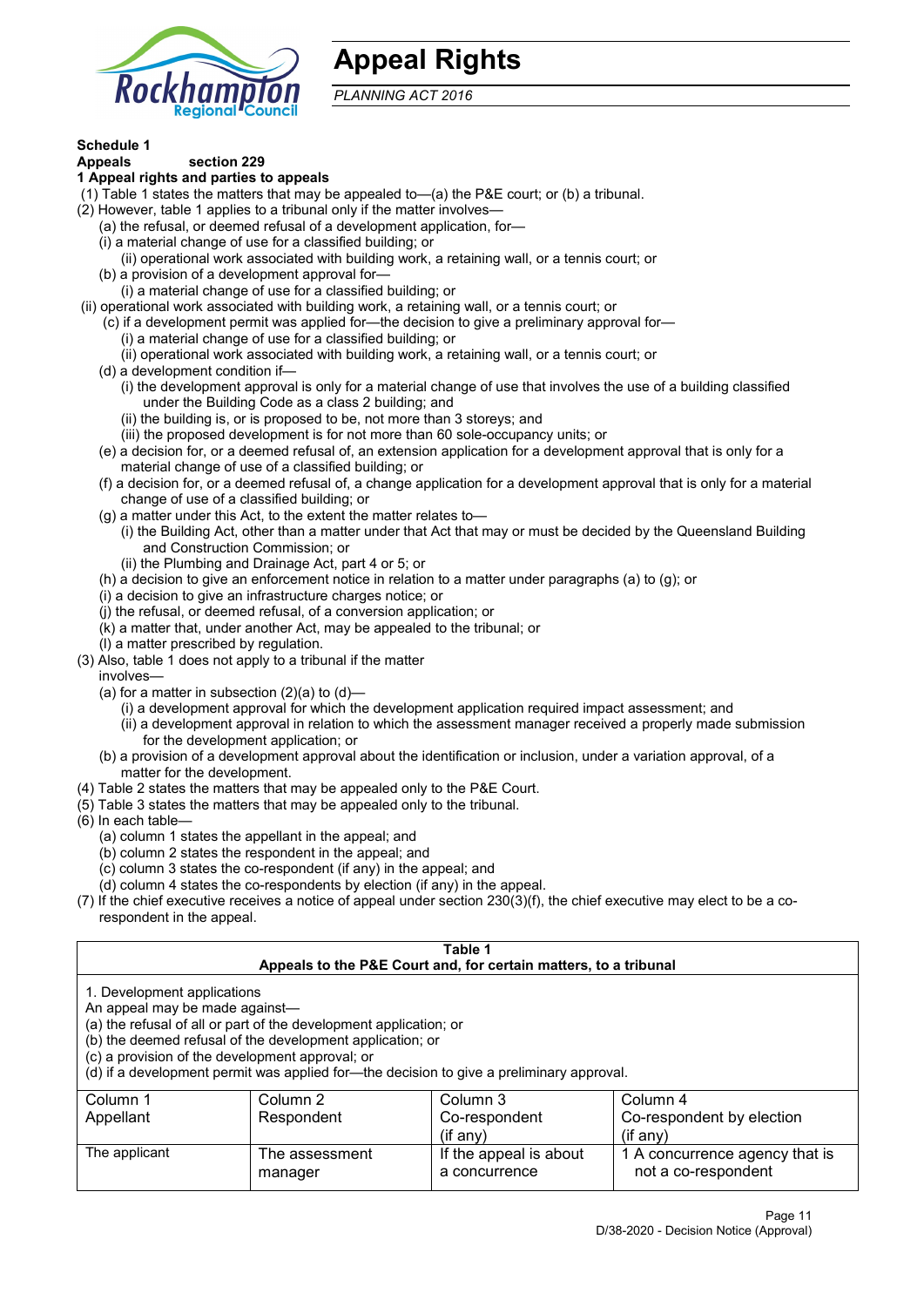| Table 1<br>Appeals to the P&E Court and, for certain matters, to a tribunal                                                                                                                           |                                   |                                                                 |                                                                                                                                                                                                                                                                                                                                                 |  |
|-------------------------------------------------------------------------------------------------------------------------------------------------------------------------------------------------------|-----------------------------------|-----------------------------------------------------------------|-------------------------------------------------------------------------------------------------------------------------------------------------------------------------------------------------------------------------------------------------------------------------------------------------------------------------------------------------|--|
|                                                                                                                                                                                                       |                                   | agency's referral<br>response-the<br>concurrence agency         | 2 If a chosen Assessment<br>manager is the respondent-<br>the prescribed assessment<br>manager<br>3 Any eligible advice agency for<br>the application<br>4 Any eligible submitter for the<br>application                                                                                                                                        |  |
| 2. Change applications<br>An appeal may be made against-<br>(b) a deemed refusal of a change application.                                                                                             |                                   |                                                                 | (a) a responsible entity's decision for a change application, other than a decision made by the P&E court; or                                                                                                                                                                                                                                   |  |
| Column 1<br>Appellant                                                                                                                                                                                 | Column <sub>2</sub><br>Respondent | Column 3<br>Co-respondent<br>(if any)                           | Column 4<br>Co-respondent by election<br>(if any)                                                                                                                                                                                                                                                                                               |  |
| 1 The applicant<br>2 If the responsible<br>entity is the<br>assessment<br>manager-an<br>affected entity that<br>gave a pre-request<br>notice or response<br>notice                                    | The responsible<br>entity         | If an affected entity<br>starts the appeal-the<br>applicant     | 1 A concurrence agency for the<br>development application<br>2 If a chosen assessment<br>manager is the respondent-<br>the prescribed assessment<br>manager<br>3 A private certifier for the<br>development application<br>4 Any eligible advice agency for<br>the change application<br>5 Any eligible submitter for the<br>change application |  |
| 3. Extension applications<br>An appeal may be made against-<br>(a) the assessment manager's decision about an extension application; or<br>(b) a deemed refusal of an extension application.          |                                   |                                                                 |                                                                                                                                                                                                                                                                                                                                                 |  |
| Column 1<br>Appellant                                                                                                                                                                                 | Column <sub>2</sub><br>Respondent | Column 3<br>Co-respondent<br>(if any)                           | Column 4<br>Co-respondent by election<br>(if any)                                                                                                                                                                                                                                                                                               |  |
| 1 The applicant<br>1<br>2<br>For a matter other<br>than a deemed<br>refusal of an<br>extension<br>application - a<br>concurrence<br>agency, other than<br>the chief executive,<br>for the application | The assessment<br>manager         | If a concurrence<br>agency starts the<br>appeal - the applicant | If a chosen assessment<br>manager is the respondent - the<br>prescribed assessment manager                                                                                                                                                                                                                                                      |  |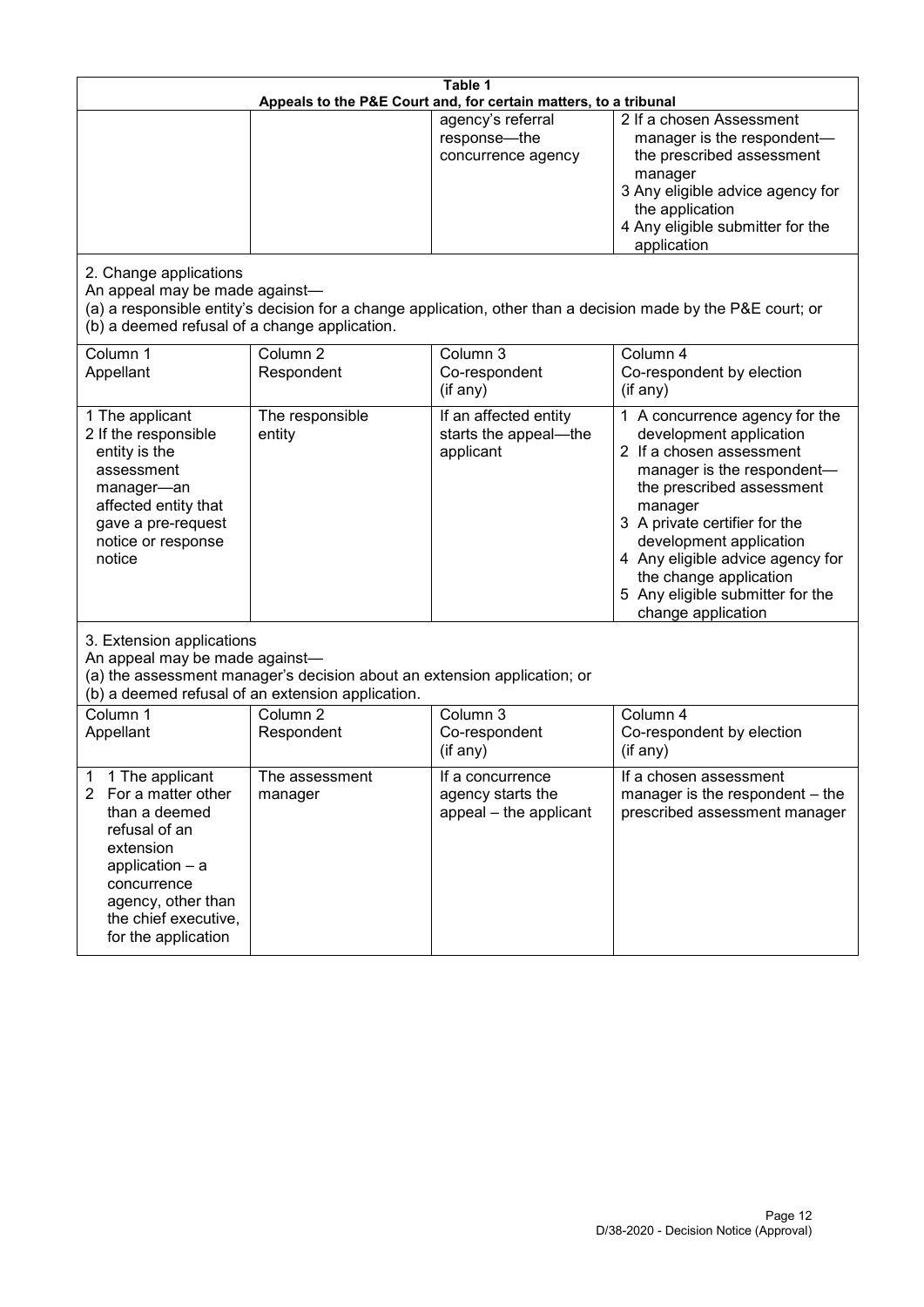#### **Table 1 Appeals to the P&E Court and, for certain matters, to a tribunal**

4. Infrastructure charges notices

- An appeal may be made against an infrastructure charges notice on 1 or more of the following grounds
- a) The notice involved an error relating to
	- (i) The application of the relevant adopted charge; or
- Examples of errors in applying an adopted charge
	- The incorrect application of gross floor area for a non-residential development
	- Applying an incorrect 'use category', under a regulation, to the development
	- (i) The working out of extra demands, for section 120; or
	- (ii) An offset or refund; or
- b) The was no decision about an offset or refund; or
- c) If the infrastructure charges notice states a refund will be given the timing for giving the refund; or
- d) The amount of the charge is so unreasonable that no reasonable relevant local government could have

# imposed the amount.

| Column 1               | Column 2               | Column 3      | Column 4                  |
|------------------------|------------------------|---------------|---------------------------|
| Appellant              | Respondent             | Co-respondent | Co-respondent by election |
|                        |                        | (if any)      | $($ if any $)$            |
| The person given the   | The local government   |               |                           |
| Infrastructure charges | that gave the          |               |                           |
| notice                 | infrastructure charges |               |                           |
|                        | notice                 |               |                           |

5. Conversion applications

An appeal may be made against—

(a) the refusal of a conversion application; or

(b) a deemed refusal of a conversion application.

| Column 1<br>Appellant | Column 2<br>Respondent                                                  | Column 3<br>Co-respondent<br>$($ if any $)$ | Column 4<br>Co-respondent by election<br>$($ if any $)$ |
|-----------------------|-------------------------------------------------------------------------|---------------------------------------------|---------------------------------------------------------|
| The applicant         | The local government<br>to which the conversion<br>application was made |                                             |                                                         |

6. Enforcement notices

An appeal may be made against the decision to give an enforcement notice.

| Column 1                                   | Column 2                     | Column 3      | Column 4                                                                                                                                                                   |
|--------------------------------------------|------------------------------|---------------|----------------------------------------------------------------------------------------------------------------------------------------------------------------------------|
| Appellant                                  | Respondent                   | Co-respondent | Co-respondent by election                                                                                                                                                  |
|                                            |                              | (if any)      | $($ if any $)$                                                                                                                                                             |
| The person given the<br>enforcement notice | The enforcement<br>authority |               | If the enforcement authority is<br>not the local government for<br>the premises in relation to which<br>the offence is alleged to have<br>happened-the local<br>government |

#### **Table 2 Appeals to the P&E Court only**

1. Appeals from tribunal

An appeal may be made against a decision of a tribunal, other than a decision under

section 252, on the ground of—

(a) an error or mistake in law on the part of the tribunal; or

(b) jurisdictional error.

| Column 1<br>Appellant                             | Column 2<br>Respondent                                    | Column 3<br>Co-respondent<br>$($ if any $)$ | Column 4<br>Co-respondent by election<br>$($ if any $)$ |
|---------------------------------------------------|-----------------------------------------------------------|---------------------------------------------|---------------------------------------------------------|
| A party to the<br>proceedings for the<br>decision | The other party to the<br>proceedings for the<br>decision | ٠                                           |                                                         |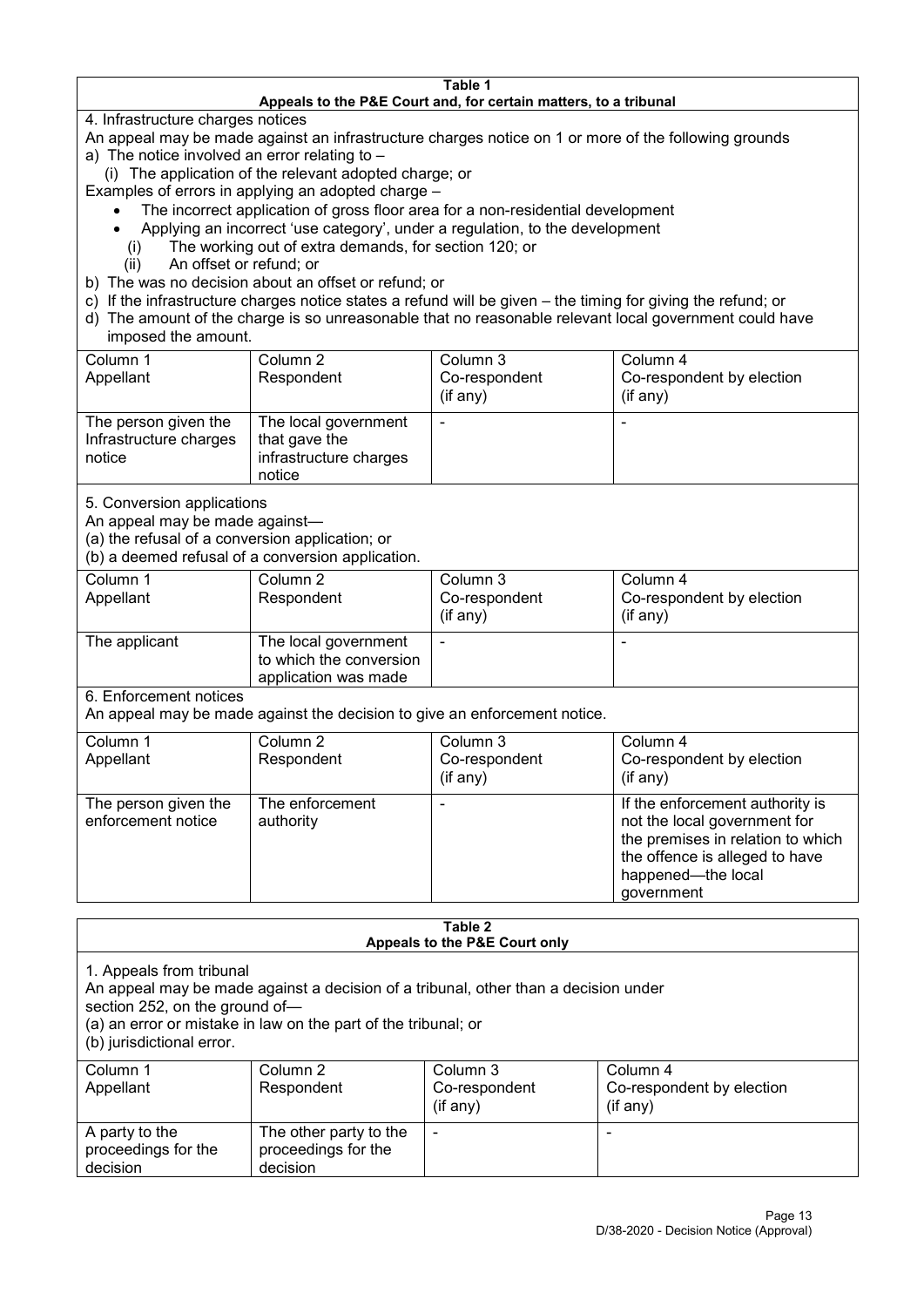#### **Table 2 Appeals to the P&E Court only**

2. Eligible submitter appeals

An appeal may be made against the decision to give a development approval, or an approval for a change application, to the extent that the decision relates to—

(a) any part of the development application for the development approval that required impact assessment; or (b) a variation request.

| Column 1<br>Appellant                                                                                                                                                                        | Column 2<br>Respondent                                                                                                     | Column 3<br>Co-respondent<br>(if any)                                                                                   | Column 4<br>Co-respondent by election<br>(if any)    |  |
|----------------------------------------------------------------------------------------------------------------------------------------------------------------------------------------------|----------------------------------------------------------------------------------------------------------------------------|-------------------------------------------------------------------------------------------------------------------------|------------------------------------------------------|--|
| 1 For a development<br>application-an<br>eligible submitter for<br>the development<br>application<br>2 For a change<br>application-an<br>eligible submitter for<br>the change<br>application | 1 For a development<br>application-the<br>assessment<br>manager<br>2 For a change<br>application-the<br>responsible entity | 1 The applicant<br>2 If the appeal is<br>about a concurrence<br>agency's referral<br>response—the<br>concurrence agency | Another eligible<br>submitter for the<br>application |  |
|                                                                                                                                                                                              |                                                                                                                            |                                                                                                                         |                                                      |  |

3. Eligible submitter and eligible advice agency appeals

An appeal may be made against a provision of a development approval, or failure to

include a provision in the development approval, to the extent the matter relates to—

(a) any part of the development application or the change application, for the development approval, that required impact assessment; or

(b) a variation request.

| Column 1<br>Appellant                                                                                                                                                                                                                                                                         | Column 2<br>Respondent                                                                                                     | Column 3<br>Co-respondent<br>(if any)                                                                                   | Column 4<br>Co-respondent by election<br>(if any) |
|-----------------------------------------------------------------------------------------------------------------------------------------------------------------------------------------------------------------------------------------------------------------------------------------------|----------------------------------------------------------------------------------------------------------------------------|-------------------------------------------------------------------------------------------------------------------------|---------------------------------------------------|
| 1 For a development<br>application-an<br>eligible submitter for<br>the development<br>application<br>2 For a change<br>application-an<br>eligible submitter for<br>the change<br>application<br>3 An eligible advice<br>agency for the<br>development<br>application or<br>change application | 1 For a development<br>application-the<br>assessment<br>manager<br>2 For a change<br>application-the<br>responsible entity | 1 The applicant<br>2 If the appeal is<br>about a concurrence<br>agency's referral<br>response-the<br>concurrence agency | Another eligible submitter for the<br>application |
| 4. Compensation claims<br>An appeal may be made against-<br>(a) a decision under section 32 about a compensation claim; or<br>(b) a decision under section 265 about a claim for compensation; or<br>(c) a deemed refusal of a claim under paragraph (a) or (b).                              |                                                                                                                            |                                                                                                                         |                                                   |
| Column 1<br>Appellant                                                                                                                                                                                                                                                                         | Column 2<br>Respondent                                                                                                     | Column 3<br>Co-respondent<br>(if any)                                                                                   | Column 4<br>Co-respondent by election<br>(if any) |
| A person dissatisfied<br>with the decision                                                                                                                                                                                                                                                    | The local<br>government to which<br>the claim was made                                                                     |                                                                                                                         | $\blacksquare$                                    |
| 5. Registered premises                                                                                                                                                                                                                                                                        |                                                                                                                            |                                                                                                                         |                                                   |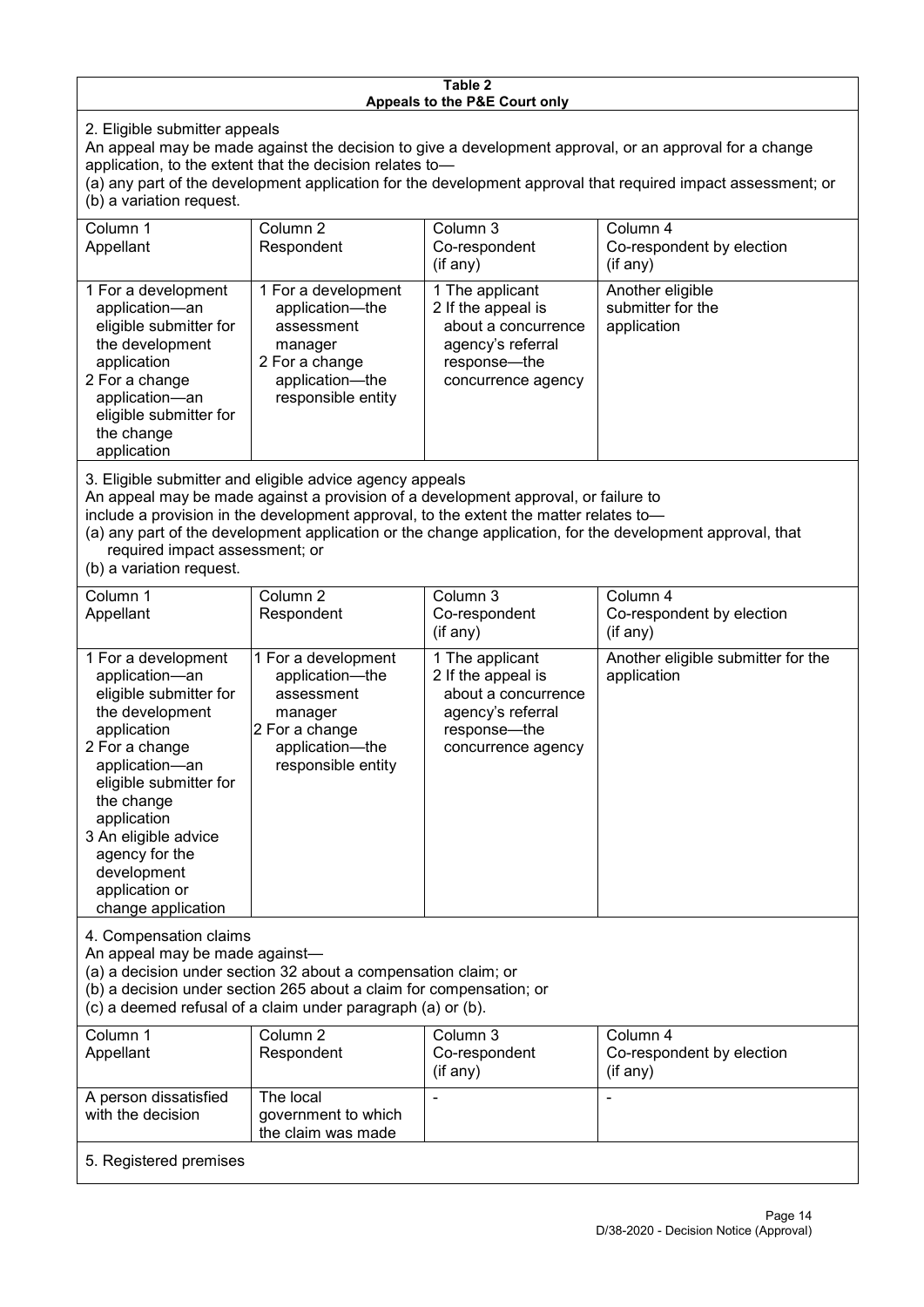| Table 2                                                                                                                                                                                                                                                                                              |                                   |                                                                                                                                                                                                |                                                                                                                                                                             |  |
|------------------------------------------------------------------------------------------------------------------------------------------------------------------------------------------------------------------------------------------------------------------------------------------------------|-----------------------------------|------------------------------------------------------------------------------------------------------------------------------------------------------------------------------------------------|-----------------------------------------------------------------------------------------------------------------------------------------------------------------------------|--|
| Appeals to the P&E Court only<br>An appeal may be made against a decision of the Minister under chapter 7, part 4.                                                                                                                                                                                   |                                   |                                                                                                                                                                                                |                                                                                                                                                                             |  |
| Column 1<br>Appellant                                                                                                                                                                                                                                                                                | Column <sub>2</sub><br>Respondent | Column 3<br>Co-respondent<br>(if any)                                                                                                                                                          | Column 4<br>Co-respondent by election<br>(if any)                                                                                                                           |  |
| 1 A person given a<br>decision notice about<br>the decision<br>2 If the decision is to<br>register premises or<br>renew the<br>registration of<br>premises-an owner<br>or occupier of<br>premises in the<br>affected area for the<br>registered premises<br>who is dissatisfied<br>with the decision | The Minister                      |                                                                                                                                                                                                | If an owner or occupier starts the<br>appeal - the owner of the<br>registered premises                                                                                      |  |
| 6. Local laws<br>under a local law about-<br>development; or<br>(b) the erection of a building or other structure.                                                                                                                                                                                   |                                   | An appeal may be made against a decision of a local government, or conditions applied,<br>(a) the use of premises, other than a use that is the natural and ordinary consequence of prohibited |                                                                                                                                                                             |  |
| Column 1<br>Appellant                                                                                                                                                                                                                                                                                | Column <sub>2</sub><br>Respondent | Column 3<br>Co-respondent<br>(if any)                                                                                                                                                          | Column 4<br>Co-respondent by election<br>(if any)                                                                                                                           |  |
| A person who-<br>(a) applied for the<br>decision; and<br>(b) is dissatisfied with<br>the decision or<br>conditions.                                                                                                                                                                                  | The local government              |                                                                                                                                                                                                | ٠                                                                                                                                                                           |  |
|                                                                                                                                                                                                                                                                                                      |                                   | Table 3<br>Appeals to the tribunal only                                                                                                                                                        |                                                                                                                                                                             |  |
| 1. Building advisory agency appeals<br>An appeal may be made against giving a development approval for building work to the extent the building<br>work required code assessment against the building assessment provisions.                                                                         |                                   |                                                                                                                                                                                                |                                                                                                                                                                             |  |
| Column 1<br>Appellant                                                                                                                                                                                                                                                                                | Column <sub>2</sub><br>Respondent | Column 3<br>Co-respondent<br>(if any)                                                                                                                                                          | Column 4<br>Co-respondent by election<br>(if any)                                                                                                                           |  |
| A building advisory<br>agency for the<br>development application<br>related to the approval                                                                                                                                                                                                          | The assessment<br>manager         | The applicant                                                                                                                                                                                  | 1 A concurrence agency for the<br>development application<br>related to the approval<br>2 A private certifier for the<br>development application<br>related to the approval |  |
| 3. Certain decisions under the Building Act and the Plumbing and Drainage Act<br>An appeal may be made against a decision under-<br>(a) the Building Act, other than a decision made by the Queensland Building and Construction Commission; or<br>(b) the Plumbing and Drainage Act, part 4 or 5.   |                                   |                                                                                                                                                                                                |                                                                                                                                                                             |  |
| Column 1<br>Appellant                                                                                                                                                                                                                                                                                | Column <sub>2</sub><br>Respondent | Column 3<br>Co-respondent<br>(if any)                                                                                                                                                          | Column 4<br>Co-respondent by election<br>(if any)                                                                                                                           |  |